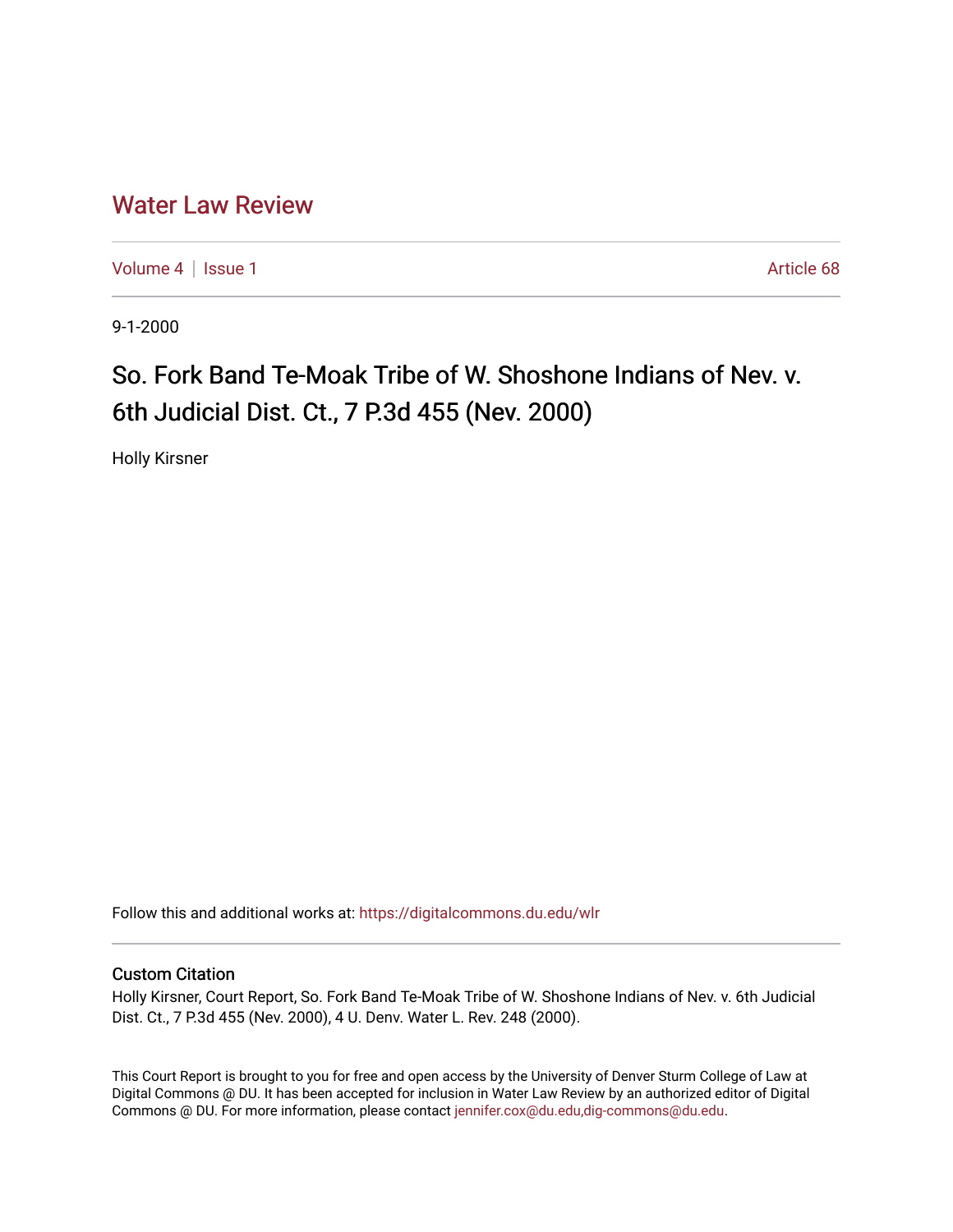would be impaired. Thus, the court instructed the trial court upon remand to permit Rosenfeld to join the trustee and beneficiaries as defendants. If joinder was not feasible, the trial court must determine whether indispensable parties exist.

*Nicole Anderson*

#### **NEVADA**

So. Fork Band Te-Moak Tribe of W. Shoshone Indians of Nev. v. 6th Judicial Dist. Ct., 7 P.3d 455 (Nev. 2000) (holding an Indian tribe waived sovereign immunity when it took possession of reservation land subject to previously adjudicated water rights).

In 1913, the Nevada State Engineer ("State Engineer") initiated water rights adjudication procedures for the Humboldt River, eventually known as the Humboldt Decree ("Decree"). This required the state engineer and water commissioners to administer the water rights adjudicated under the Decree. The United States purchased land, subject to the Decree, to create the South Fork Reservation for the Te-Moak Tribe of the Western Shoshone Indians ("Tribe"). The Tribe cooperated with the State Engineer and the water commissioners, allowing them to cross the reservation to administer and maintain the Decree. Further, the Tribe paid assessment fees for administration of the Decree for at least ten years. In spite of this historical activity, on March 8, 1998, the Tribe adopted resolutions prohibiting the State Engineer and water commissioners from entering reservation land and determining the Tribe would no longer pay assessment fees as required by the Decree.

After the Tribe passed these resolutions, three water commissioners entered the reservation to access private land that was inaccessible through any other means, in order to regulate the river in accordance with the Decree. A tribal peace officer arrested the water commissioners for trespassing on the reservation.

Subsequently, the State Engineer and water commissioners filed a complaint with the Sixth Judicial District Court of the State of Nevada claiming the Tribe was in contempt for interference with authorities regulating and administering the Decree. When their motion to dismiss the complaint was denied, the Tribe filed a writ of prohibition contending the court lacked jurisdiction over the Tribe, and that the United States was an indispensable party to the contempt hearing.

In determining whether the district court had jurisdiction over the Tribe, the Supreme Court of Nevada recognized Indian tribes, like sovereign powers, enjoy common law immunity from suit. Sovereign immunity can be waived, but any waiver must be clearly expressed. However, a waiver does not require explicit declaration indicating that immunity is waived. The supreme court concluded the purchase of